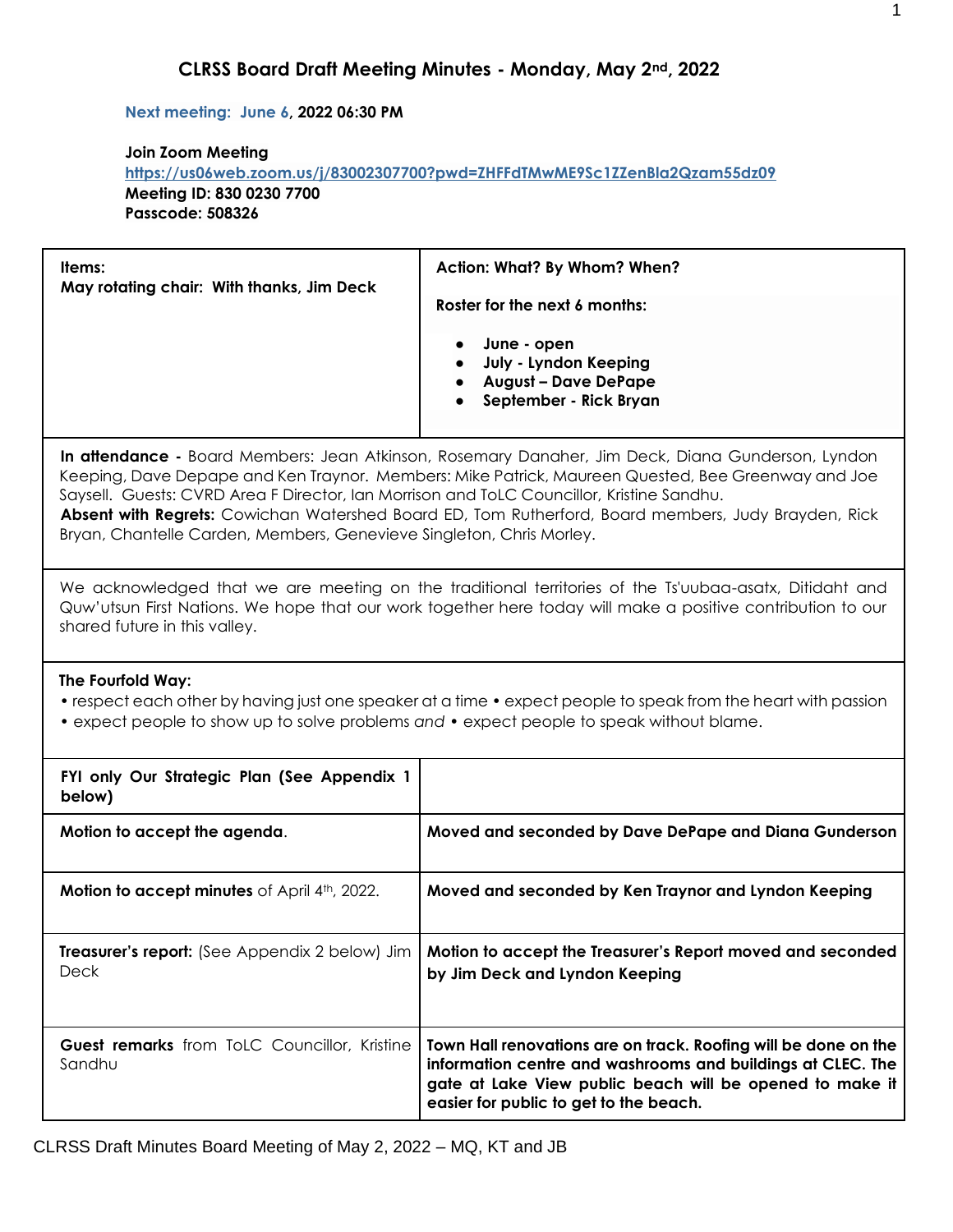|                                                                                                                                                                             | Next meeting, Kristine will report on Diana's question about the<br>cutting of trees at the Duck Pond. Joe Saysell asked where the<br>water was coming from for new homes and Kristine replied that<br>water wasn't such a problem as sewage treatment capacity<br>which needs upgrading before there is more development.                                                                                                                                                                                                                                                         |
|-----------------------------------------------------------------------------------------------------------------------------------------------------------------------------|------------------------------------------------------------------------------------------------------------------------------------------------------------------------------------------------------------------------------------------------------------------------------------------------------------------------------------------------------------------------------------------------------------------------------------------------------------------------------------------------------------------------------------------------------------------------------------|
| Guest remarks from CVRD Area F Director, Ian<br>Morrison.                                                                                                                   | CVRD staff complement is down 55% of normal so there is not<br>much new initiatives being done. UBCM will meet with<br>provincial ministers May 18 - 20 and Ian will raise anything we<br>want put forward. You may contact him directly. The Watershed<br>Security Fund will probably not happen until the spring of next<br>year. Report of boaters from Port Renfrew pulling into Bear Lake<br>to clean their boats. Please report to the RAP line. On a side<br>note, Joe asked him, or anyone who sees or hears of any signs<br>of goldfish in the lake to let him know ASAP. |
| President's Report: Ken Traynor<br>CWB Technical Advisory Committee (TAC)<br>shoreline assessment update from April 14th<br>meeting.                                        | Ken participated in a meeting of the Technical Advisory<br>Committee for the Shoreline Assessment work. The quality of the<br>work was excellent and provides a wealth of information on the<br>lake including the on-line Property Assessment Tool. There will<br>be a public meeting in June for the Committee to report out.<br>Identifying specific low-lying properties will be in the next step<br>in the process once the water licencing process begins.                                                                                                                   |
| <b>Business Arising from the Minutes:</b>                                                                                                                                   |                                                                                                                                                                                                                                                                                                                                                                                                                                                                                                                                                                                    |
| 1.) Annual General Meeting - June 26, 2022 -<br>9:00 - 1:00 Lake Cowichan Curling Lounge and<br>Board nominations.<br>NOTE: As of May 24, 2022, four current board          | Ken Traynor is contacting board members (6 sitting<br>1.<br>members have confirmed they are continuing) as to their<br>board commitment and attempting to find new board<br>members to replace four members not returning. There will be<br>further discussion of Board makeup and Board roles at the June                                                                                                                                                                                                                                                                         |
| members will not be returning after June 2022:<br>President, Ken Traynor, Secretary, Judy<br>Brayden, Treasurer, Lyndon Keeping and<br>Newsletter Editor, Chantelle Carden. | board meeting.<br><b>Speaker suggestions for AGM:</b><br><b>BCCF power point presentation (Elodie Rogers)</b><br><b>BCLSS Dr. Rick Norden (UVIC)</b>                                                                                                                                                                                                                                                                                                                                                                                                                               |
| 2.) Report from Joe Saysell regarding the<br>request to Andrew Appleton of FLNROD.                                                                                          | 2.) No calls returned from Andrew Appleton; Joe tried Denise<br>Blid of the Riparian Legislation Division in Nanaimo but no reply<br>was forthcoming from her either. Joe reported that Chris Morley<br>sent his regards to CLRSS.                                                                                                                                                                                                                                                                                                                                                 |
| 3.) Report from Joe Saysell regarding the<br>request to close the upper Cowichan River to<br>fishing. (See Appendix 4 below)                                                | 3) Joe reported that the winter steelhead run has collapsed.<br>Joe, on behalf of Friends of Cowichan, sent an articulate and<br>clear letter to the Ministry making seven salient points. He<br>suggested Sonia Fursteneau float down the river with him to get<br>a good feel for the issues and the river itself. Will happen soon.                                                                                                                                                                                                                                             |
|                                                                                                                                                                             | <b>MOTION:</b> that CLRSS send a message to the Minister in support<br>of the above letter from the Friends of Cowichan.<br>Moved by Ken Traynor, seconded by Diana Gunderson.<br><b>CARRIED</b>                                                                                                                                                                                                                                                                                                                                                                                   |
| 4.) CLRSS Annual Signature Event, Dave<br>DePape - next step?                                                                                                               | 4.) Dave DePape is awaiting more feedback on evaluating<br>activities from the committee. After the AGM, a Lead should be                                                                                                                                                                                                                                                                                                                                                                                                                                                          |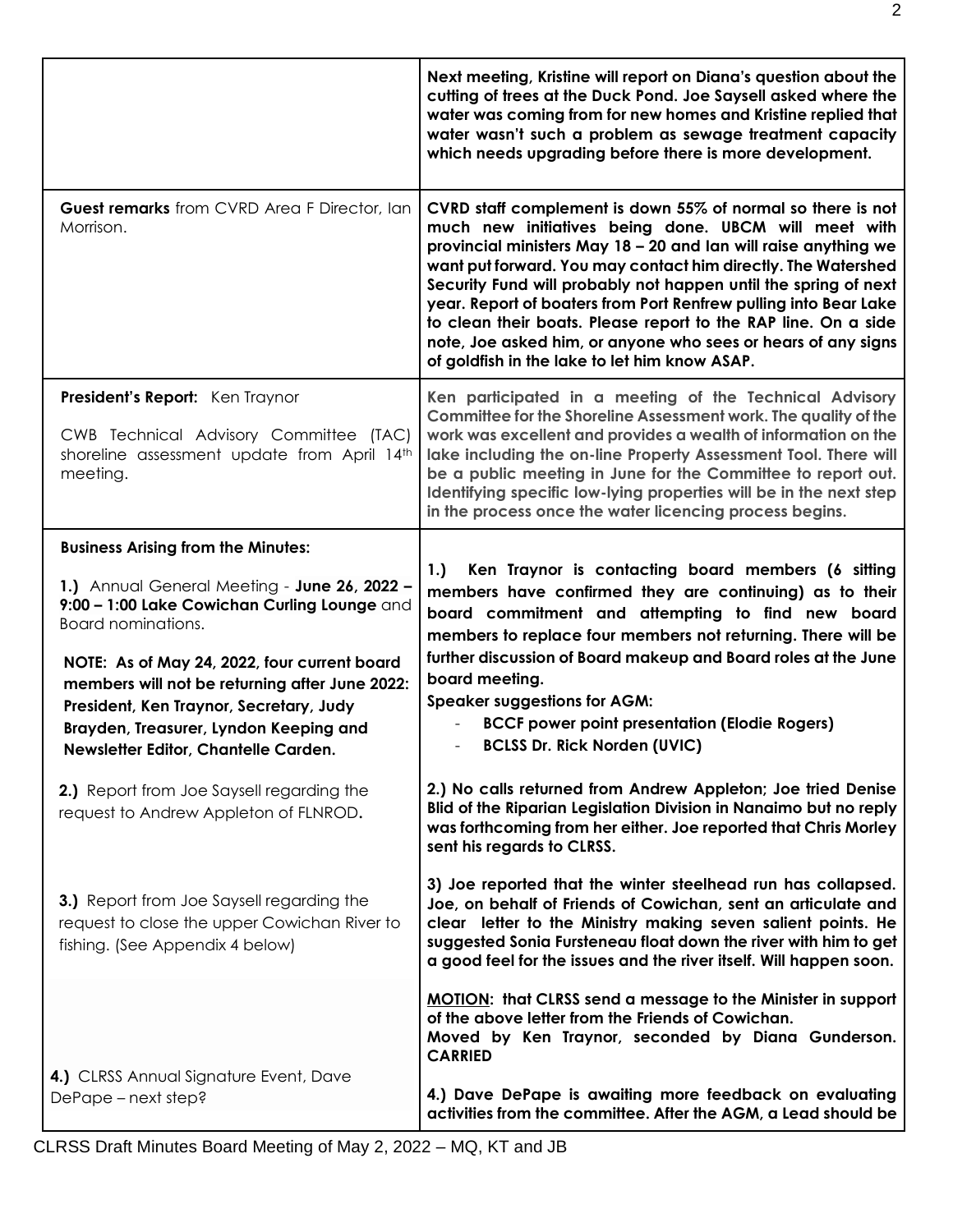|                                                                                                      | chosen and a working group appointed to design a SE for 2023.<br>Diana Gunderson thanked Dave for the informative meeting on<br>April 24.                                                                                                                                                                                                                                     |
|------------------------------------------------------------------------------------------------------|-------------------------------------------------------------------------------------------------------------------------------------------------------------------------------------------------------------------------------------------------------------------------------------------------------------------------------------------------------------------------------|
| 5.) Bee Greenway - "Broom Busting" day on<br>Bald Mountain in Lake Cowichan, Saturday,<br>May 7th,   | 5) Bee Greenway reminded the group of the Broom busting<br>event on Bald Mountain. CVRD's new program "Fire Stop" is the<br>lead but it is a joint effort by many groups and corporate<br>sponsors.                                                                                                                                                                           |
| 6.) Mosaic Open House – Jim Deck to report on<br>Carbon Sequestration Areas they are<br>designating. | 6) Jim Deck reported that the MOSAIC carbon sequestration is<br>a 25-year program. Trees in the designated areas will be at<br>least 40 years old. The very end of the north arm is not going to<br>be protected so Spring Beach may be affected by logging on<br>the hills above it. Mt Holmes above Youbou along the north<br>shore road is included in the 40,000 ha area. |
| Leads conversation and updates ONLY as<br>needed:                                                    |                                                                                                                                                                                                                                                                                                                                                                               |
| a.) Gerald Thom Memorial Native Plant<br>Garden                                                      | a.) Lois Atchison was very pleased with April 21 garden work by<br>eight volunteers. There may be another cleanup the 3rd week<br>of May. Bring rocks for edging. Rosemary Danaher said a<br>load(s) of gravel is needed for pathways. Funds are there if                                                                                                                     |
| <b>b.)</b> Social and Retail Sales – Rosemary<br>Danaher-<br><b>NIL</b>                              | needed. Jean Atkinson said signs are needed for the riparian<br>plants. She will send a list of plants and Judy and Genevieve<br>will be approached to follow through.                                                                                                                                                                                                        |
|                                                                                                      | Kristine Sandhu suggested applying to the Town for a grant for<br>the gravel or the signs.                                                                                                                                                                                                                                                                                    |
|                                                                                                      | c.) There are currently 37 members including lifetime members.<br>Board members need to sign up now.                                                                                                                                                                                                                                                                          |
| c.) Membership - Mike Patrick, Maureen<br>Quested                                                    | d.) Maureen reported that \$240 was raised from sale of Thrifty<br>Foods Smile Cards; \$186.70 received from bottle & can returns.<br>Account 484 (CLRSS) at Duncan Return It                                                                                                                                                                                                 |
| d.) Fundraising - Maureen Quested<br>e.) Decibel Coalition - Diana Gunderson                         | e.) Please submit your comments/letter to the Government of<br>Canada by May 13. Diana Gunderson sent out the Decibel<br>Coalition information in late March early April for how to go<br>about that. Website at Transport Canada. Write your MP<br>directly.                                                                                                                 |
| f.) Youth Engagement - Chantelle Carden - NIL                                                        | f.) Maureen Quested suggested giving free memberships to<br>students at LCS who are involved in Noni's group or who<br>volunteer for CLRSS. We need to make plans to actively involve<br>youth.                                                                                                                                                                               |
|                                                                                                      | Ken will pass on information on BCCF summer students to LCS<br>(Noni). NEED A MOTION AT THE JUNE MEETING.                                                                                                                                                                                                                                                                     |
|                                                                                                      | g.) Bee Greenway reports trained volunteers are in place and                                                                                                                                                                                                                                                                                                                  |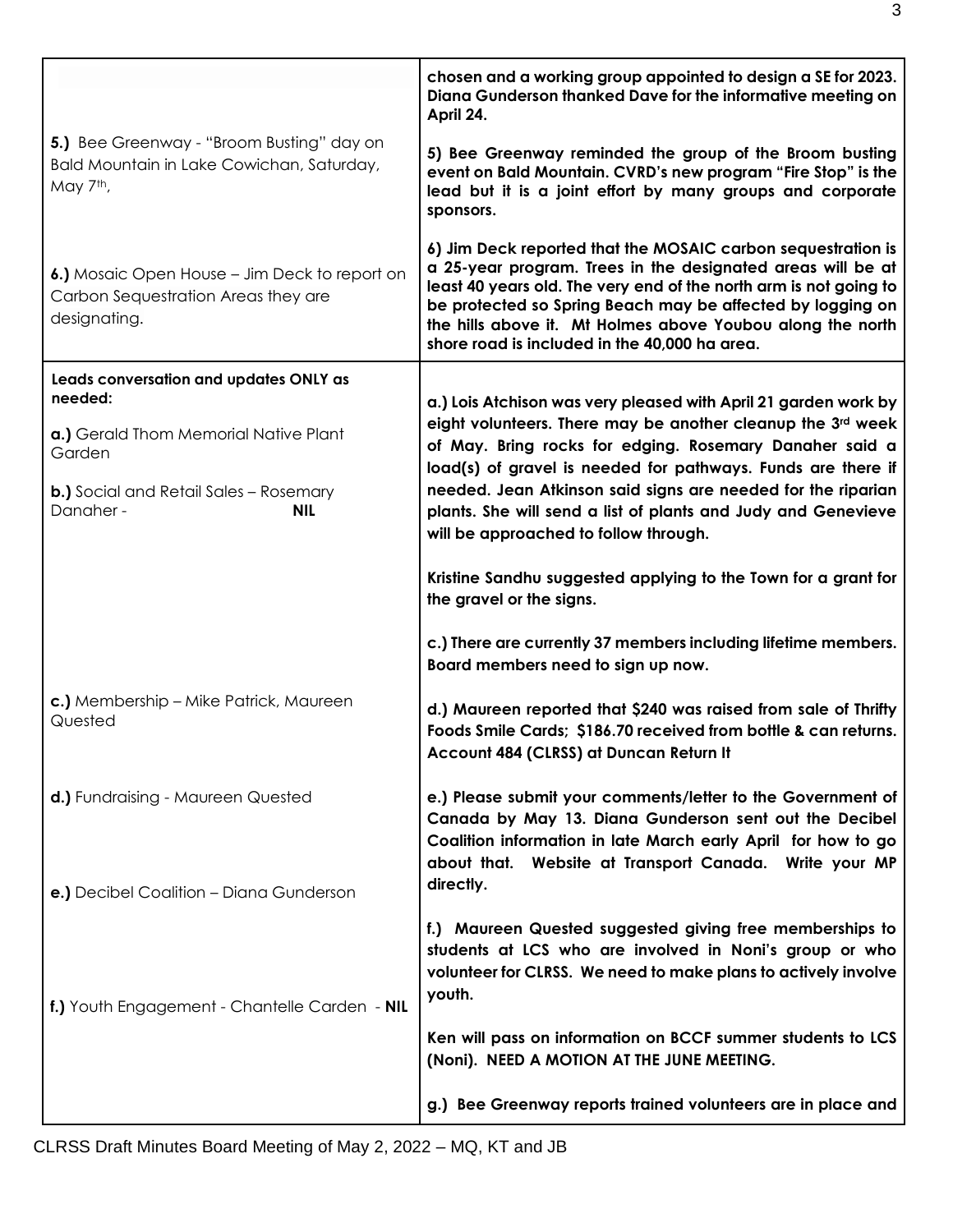| g.) Water Monitoring - Bee<br>Greenway<br>h.) Newsletter - Chantelle Carden - NIL<br>i.) Paddlesport report - Rick Bryan - NIL<br>j.) Fry salvage - Dave DePape                                                         | lake monitors are able to take interested parties with them on<br>a Sunday morning. The new monitoring reporting is going to be<br>more involved with new forms to be completed online.<br>j.) Dave De Pape attended a "River Never Sleeps" event at the<br>Rosewall Creek Hatchery.<br>There were thirty-five other<br>conservation-minded groups there. DFO was unaware of the<br>scope of fry salvage on Vancouver Island and were interested<br>in the efforts being made.<br>Joe Saysell said that he is witnessing the fewest number of fry in<br>any year in his memory.<br>k.) Diana Gunderson, Ken Traynor and Jean Atkinson looked<br>at two applications for the GTES Bursary. Both were good<br>candidates and the one selected will be announced after May<br>20. |
|-------------------------------------------------------------------------------------------------------------------------------------------------------------------------------------------------------------------------|--------------------------------------------------------------------------------------------------------------------------------------------------------------------------------------------------------------------------------------------------------------------------------------------------------------------------------------------------------------------------------------------------------------------------------------------------------------------------------------------------------------------------------------------------------------------------------------------------------------------------------------------------------------------------------------------------------------------------------------------------------------------------------|
| k.) Gerald Thom Environmental Studies Bursary                                                                                                                                                                           | m.) The Cowichan Estuary group is still waiting on news of their<br>grant application.                                                                                                                                                                                                                                                                                                                                                                                                                                                                                                                                                                                                                                                                                         |
| I.) Cowichan Climate Hub - NIL                                                                                                                                                                                          | n.) Joy Wade will be doing more study on lamprey on the<br>Robertson River in the spring and summer of 2022.                                                                                                                                                                                                                                                                                                                                                                                                                                                                                                                                                                                                                                                                   |
| m.) CSSP - Genevieve Singleton<br>n.) Lamprey Education- Genevieve                                                                                                                                                      | o.) Mike Patrick will put out a call for volunteers at the end of<br>May or in early June. The report from 2021 will be posted on the<br>website.                                                                                                                                                                                                                                                                                                                                                                                                                                                                                                                                                                                                                              |
| Singleton<br>o.) Mitigating Ultraviolet Filter (UVF)<br>contamination in the Cowichan watershed -<br>Mike<br>Patrick<br><b>p.)</b> 6PPD-quinone monitoring – Mike Patrick,<br>Lyndon<br>Keeping (See Appendix 3 below). | p.) The 6PPD-quinone monitoring will start in the Fall and will<br>need volunteers in the winter after rainy periods. Dave DePape<br>commented there has been quite a bit of work done on this<br>topic in the Pacific Northwest.<br><b>MOTION: that CLRSS support this monitoring and collaborate</b><br>with BCCF to recruit volunteers. Moved by Ken Traynor,<br>seconded by Rosemary Danaher CARRIED                                                                                                                                                                                                                                                                                                                                                                       |
| <b>New Business:</b>                                                                                                                                                                                                    |                                                                                                                                                                                                                                                                                                                                                                                                                                                                                                                                                                                                                                                                                                                                                                                |
| 1.) Format of future regular Board Meeting after<br>June, 2022                                                                                                                                                          | 1.) Ken Traynor suggested Zoom for the June Board meeting.<br>Rosemary Danaher commented that microphones are needed<br>for outside meetings as it is hard to hear when spread out.<br>In person meeting may be possible for July, August, September<br>of this year.                                                                                                                                                                                                                                                                                                                                                                                                                                                                                                          |
| 2.) Storage of RCU equipment - Lyndon Keeping                                                                                                                                                                           | 2.) Lyndon Keeping is moving and needs to find other homes<br>for the River Cleanup equipment currently stored at his house.<br>Rosemary Danaher suggested we give it to Lower River                                                                                                                                                                                                                                                                                                                                                                                                                                                                                                                                                                                           |

CLRSS Draft Minutes Board Meeting of May 2, 2022 – MQ, KT and JB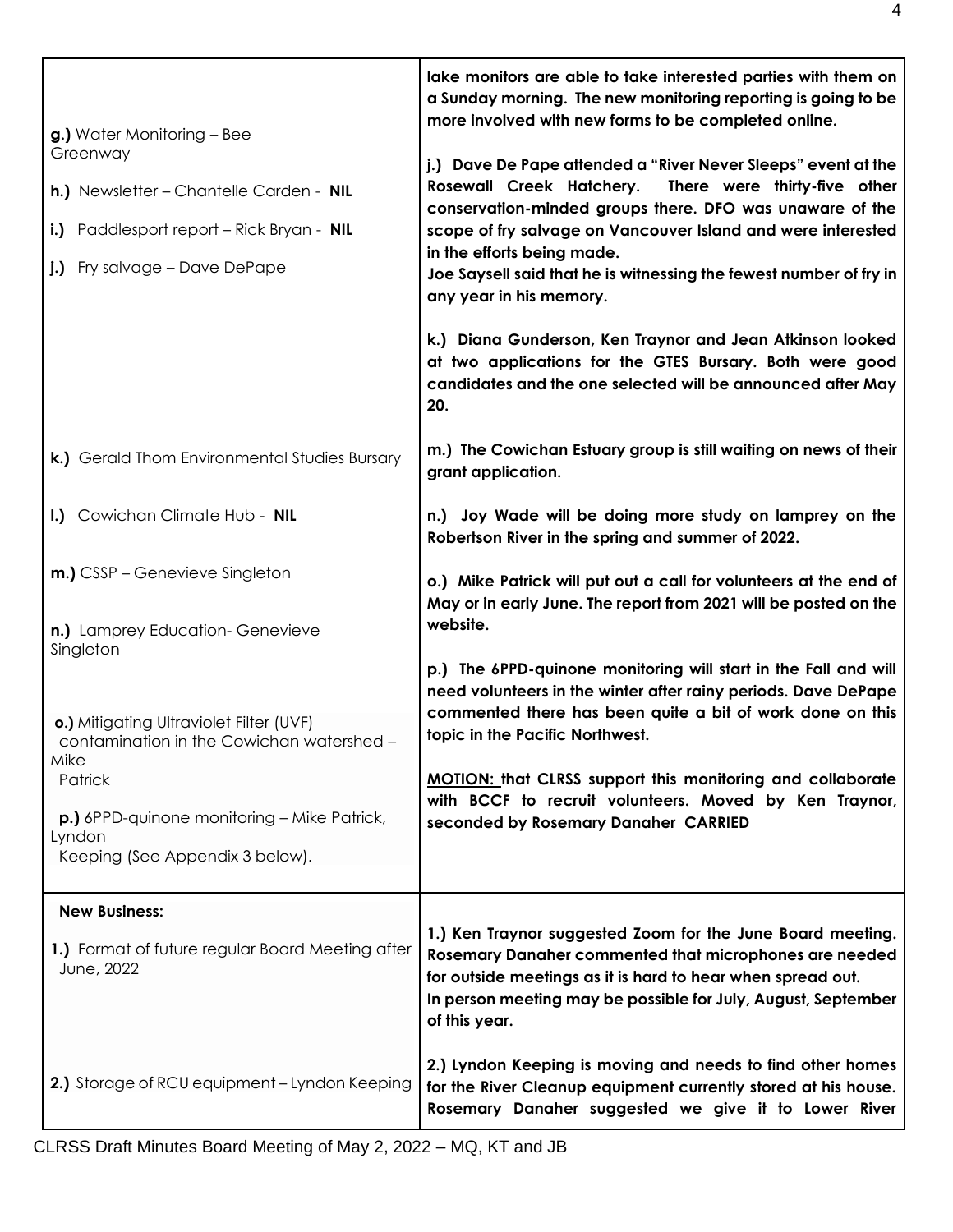|                                                                                                                                                                                                                                                                                         | Cleanup or lend it, as Dave DePape said river cleanup was still<br>on our activity list for the Signature Event.<br>Contact Lyndon if you can assist.                                                                                                                                                                                                                                                                                                                                                                  |
|-----------------------------------------------------------------------------------------------------------------------------------------------------------------------------------------------------------------------------------------------------------------------------------------|------------------------------------------------------------------------------------------------------------------------------------------------------------------------------------------------------------------------------------------------------------------------------------------------------------------------------------------------------------------------------------------------------------------------------------------------------------------------------------------------------------------------|
| <b>Stewardship Community Reports:</b><br>1.) Cowichan Stewardship Roundtable - Jim<br><b>Deck</b>                                                                                                                                                                                       | Cowichan Tribes has a marine division and though the boat<br>operates mostly in the Salish Sea, they will take it to the Lakes.<br>A comment from the Roundtable on being proactive on<br>development in riparian areas prompted suggestions of:<br>Going back to realtors so we can approach new<br>owners, particularly of properties CLRSS has worked on<br>in the past<br>Resuming some of the in-person visits<br>Putting some CLRSS brochures in a welcome letter to a<br>new waterfront landowner from the CVRD |
| <b>Motion to Adjourn</b>                                                                                                                                                                                                                                                                | <b>Moved by Rosemary Danaher</b>                                                                                                                                                                                                                                                                                                                                                                                                                                                                                       |
| <b>Important Upcoming Dates:</b><br>Reg. Meeting Monday, June 6, 2022 -<br>06:30 p.m.<br>Annual General Meeting Sunday, June<br>26, 2022 - 9:00 - 1:00 Lake Cowichan<br><b>Curling Lounge</b><br>Reg. Meeting Monday, July 4, 2022<br>06:30 p.m.<br>Reg. Meeting Monday, August 8, 2022 |                                                                                                                                                                                                                                                                                                                                                                                                                                                                                                                        |

# **Appendix 1: Strategic Planning Outcomes 2020**

| 1. Increase awareness of and support for building<br>the new weir                                                                                                                                                      | 2. Increase Youth Engagement                                                                                                                             |  |
|------------------------------------------------------------------------------------------------------------------------------------------------------------------------------------------------------------------------|----------------------------------------------------------------------------------------------------------------------------------------------------------|--|
| <b>Goals</b><br>Increase public support<br>$\bullet$<br>Increase community understanding of<br>new weir benefits<br>Increase public awareness of how climate<br>$\bullet$<br>change is driving the need for a new weir | Goals<br>Increase youth membership<br>Re-establish Lake Studies program<br>Collaborate with other valley<br>youth programs<br>Establish youth roundtable |  |
| 3. Protect Lake Shore Lands                                                                                                                                                                                            |                                                                                                                                                          |  |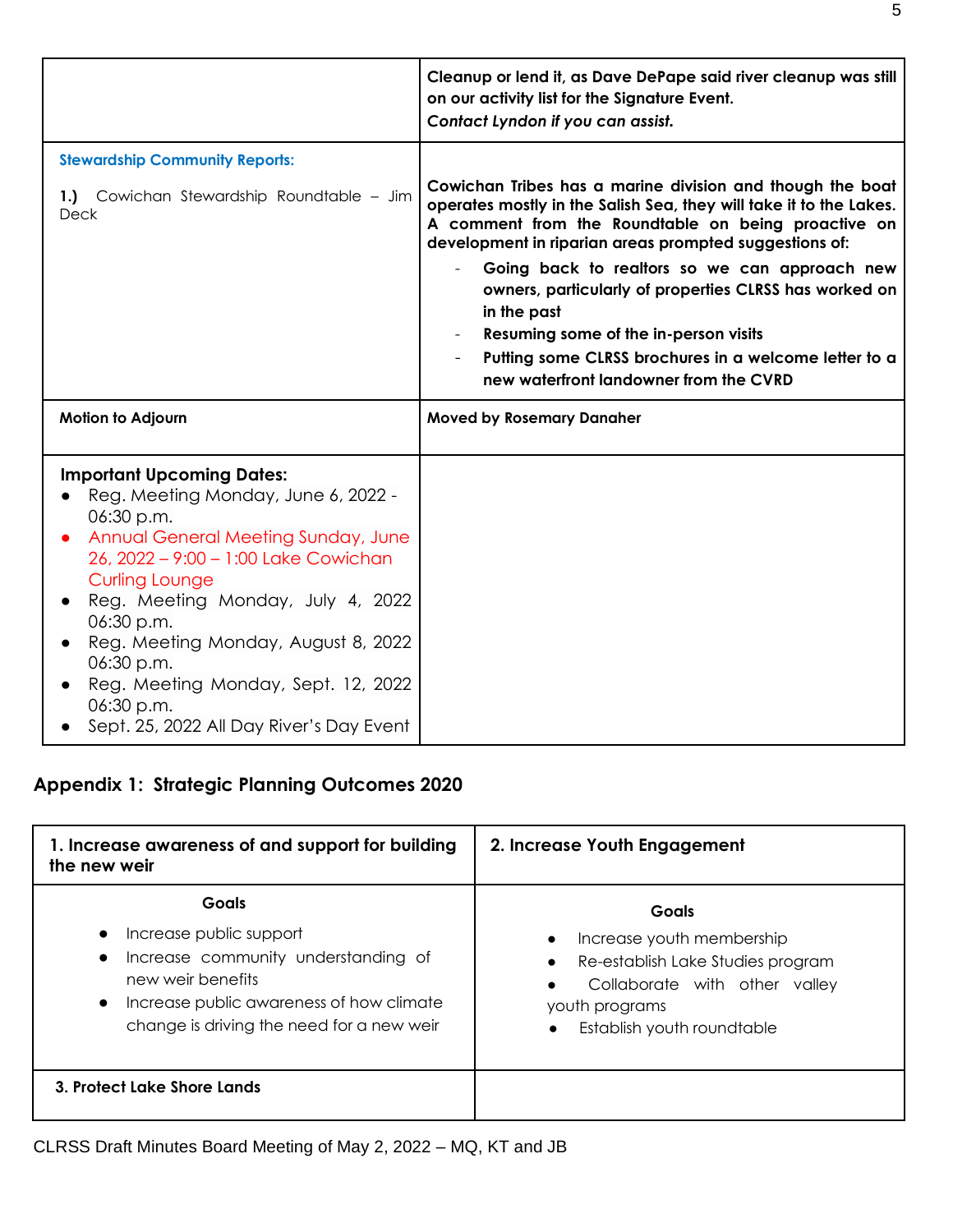| ×<br>٠<br>۹<br>×<br>ł<br>ł<br>٧ |
|---------------------------------|
|---------------------------------|

- Protect critical undeveloped shoreline and tributary habitat
- Promote protection for Shaw Creek watershed
- Expand shoreline riparian habitat restoration work to tributary creeks

## **Appendix 2: Treasurer's Report**

| April 2022 Treasurer's Report(As at April 24, 2022)                   |                     |                              |                   |  |
|-----------------------------------------------------------------------|---------------------|------------------------------|-------------------|--|
|                                                                       | <b>CASH in Bank</b> | <b>Cheques/Transfer</b><br>s | Available<br>Cash |  |
| <b>CLRSS General Account</b>                                          | 12,092.83           |                              | 12,092.83         |  |
| to be deposited                                                       |                     |                              |                   |  |
| Salmon fry rescue funds                                               |                     |                              | 1,934.21          |  |
| <b>Total Cash Available for CLRSS General Activities</b><br>10,158.62 |                     |                              |                   |  |
| <b>Bursary Account Total</b>                                          |                     |                              | 6.938.49          |  |
| Comments:                                                             |                     |                              |                   |  |

| CLRSS 2021/2022 Financial Report Budget to Actual - 30/04/27 |                |               |                             |               |               |
|--------------------------------------------------------------|----------------|---------------|-----------------------------|---------------|---------------|
|                                                              |                |               |                             |               |               |
|                                                              | <b>Revenue</b> |               | <b>Expenditures</b>         |               |               |
| Category                                                     | <b>Budget</b>  | <b>Actual</b> | Category                    | <b>Budget</b> | <b>Actual</b> |
| <b>Total</b><br>Revenue                                      | 3950           | 710.00        | <b>Total Expenditures</b>   | 3,950.0       | 169.31        |
| Memberships                                                  | 1400           | 420.00        | Signs                       | 200           |               |
| <b>Donations</b>                                             | 250            | 50.00         | Accounting                  | $\Omega$      |               |
| <b>Sales</b>                                                 | 300            | 0.00          | Publc Information           | 50            |               |
| Fundraising                                                  | 2000           | 240.00        | <b>BCLSS</b>                | 50            |               |
| Interest                                                     | 0              | 0             | Society Fees                | $\Omega$      |               |
|                                                              |                |               | <b>Printing Costs</b>       | 100           |               |
|                                                              |                |               | <b>Purchase for Sales</b>   | 200           |               |
|                                                              |                |               | Insurance                   | 900           |               |
|                                                              |                |               | <b>Bank Charges</b>         | 10            | 2.00          |
|                                                              |                |               | <b>Office Expenses</b>      | 200           |               |
|                                                              |                |               | Courses & Mtgs              | 100           | 83.05         |
|                                                              |                |               | <b>CSSP Activities</b>      | $\Omega$      |               |
|                                                              |                |               | <b>River CU</b>             | $\Omega$      |               |
|                                                              |                |               | <b>Fundraising Expenses</b> | 100           |               |

CLRSS Draft Minutes Board Meeting of May 2, 2022 – MQ, KT and JB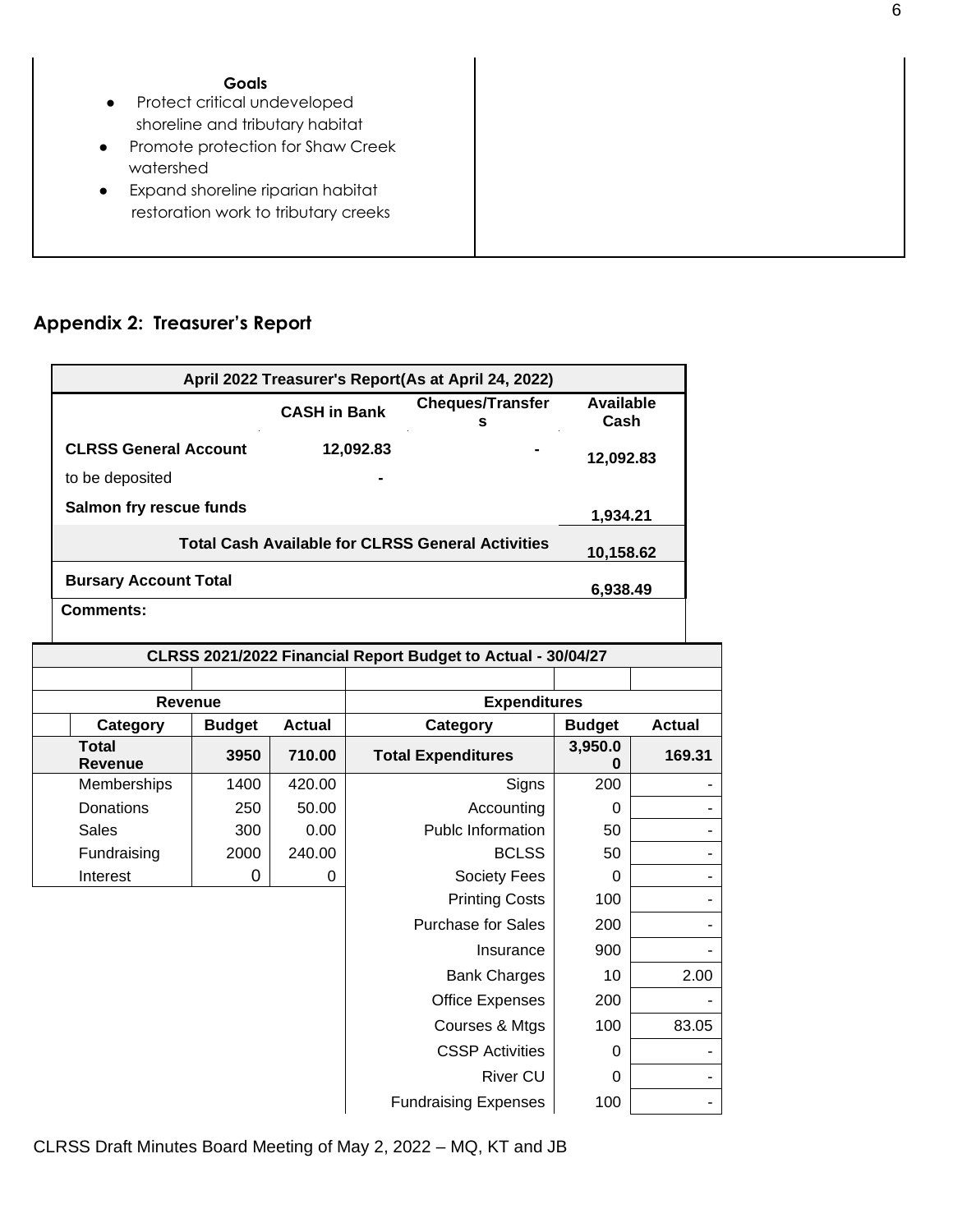| Misc. other               | 0   |       |
|---------------------------|-----|-------|
| Scholarship Fund          | 560 | 60.00 |
| Fry Salvage               | 300 |       |
| <b>Gifts Apparel</b>      | 250 |       |
| <b>GT Memorial Garden</b> | 400 |       |
| <b>Website Update</b>     | 100 | 24.26 |
| <b>Signature Event</b>    | 430 |       |

### **Appendix 3:**

From: Haley Tomlin [<htomlin@bccf.com>](mailto:htomlin@bccf.com) Date: Fri., Apr. 1, 2022, 12:27 p.m. Subject: Seeking participants for new monitoring program with BCCF To: [lykeeping@gmail.com](mailto:lykeeping@gmail.com) [<lykeeping@gmail.com>](mailto:lykeeping@gmail.com), [m\\_patrick@telus.net](mailto:m_patrick@telus.net) [<m\\_patrick@telus.net>](mailto:m_patrick@telus.net)

Good afternoon Lyndon and Mike,

My name is Haley Tomlin and I have recently been hired on with the BC Conservation Foundation (BCCF), based in Nanaimo. I'm reaching out to you because I understand your group, the Cowichan Lake and River Stewardship Society, has volunteered with BCCF before – I acquired your email from Thea Rodgers as you have participated in her flow monitoring project. I am currently looking for individuals and groups interested in participating in a new monitoring program we're establishing this fall along the East Coast of Vancouver Island.

This monitoring program is specifically looking to identify what extent a recently identified common tire preservative compound (known as 6PPD-quinone) exists within our waterways. We intend to focus our efforts on waterways that are utilized by coho salmon, as they are vulnerable to 'urban runoff mortality syndrome' (URMS) when 6PPDquinone is released into a system. BCCF in collaboration with Vancouver Island University's Applied Environmental Research Lab have developed a rapid, cost-effective method to analyze for 6PPD-q right here in Nanaimo.

The east coast is home to the majority of Vancouver Island's residents and, as such, has the highest roadway utilization. Most, if not all, streams along our coast run beside or under numerous roadways, which are likely sources of this toxicant. Understanding what anthropogenic (e.g: traffic patterns) and environmental conditions equate to the highest risk for URMS is essential in any future mitigation effort.

Therefore, at this point, **we are seeking interest from individuals and groups that are keen to help out with this monitoring program**. Sampling events will be based on recent weather events (particularly heavy rain following a 48-hour dry period), which will aim to capture the events that will be washing these toxicants from our roads into the local waterways. In working with the Cowichan Lake and River Stewardship Society, we're interested in monitoring the Cowichan River at locations where the river and roadways intersect for any evidence of 6PPD-q. If you or members of your group are interested in participating or learning more, please feel free to email me back at [htomlin@bccf.com.](mailto:htomlin@bccf.com) For those interested, I will be sure to keep you posted with any upcoming information and training dates.

Thank you and I look forward to hearing from you.

Haley Tomlin, B.Sc, BIT Junior Biologist BC Conservation Foundation (250) 390-2525 ext. 106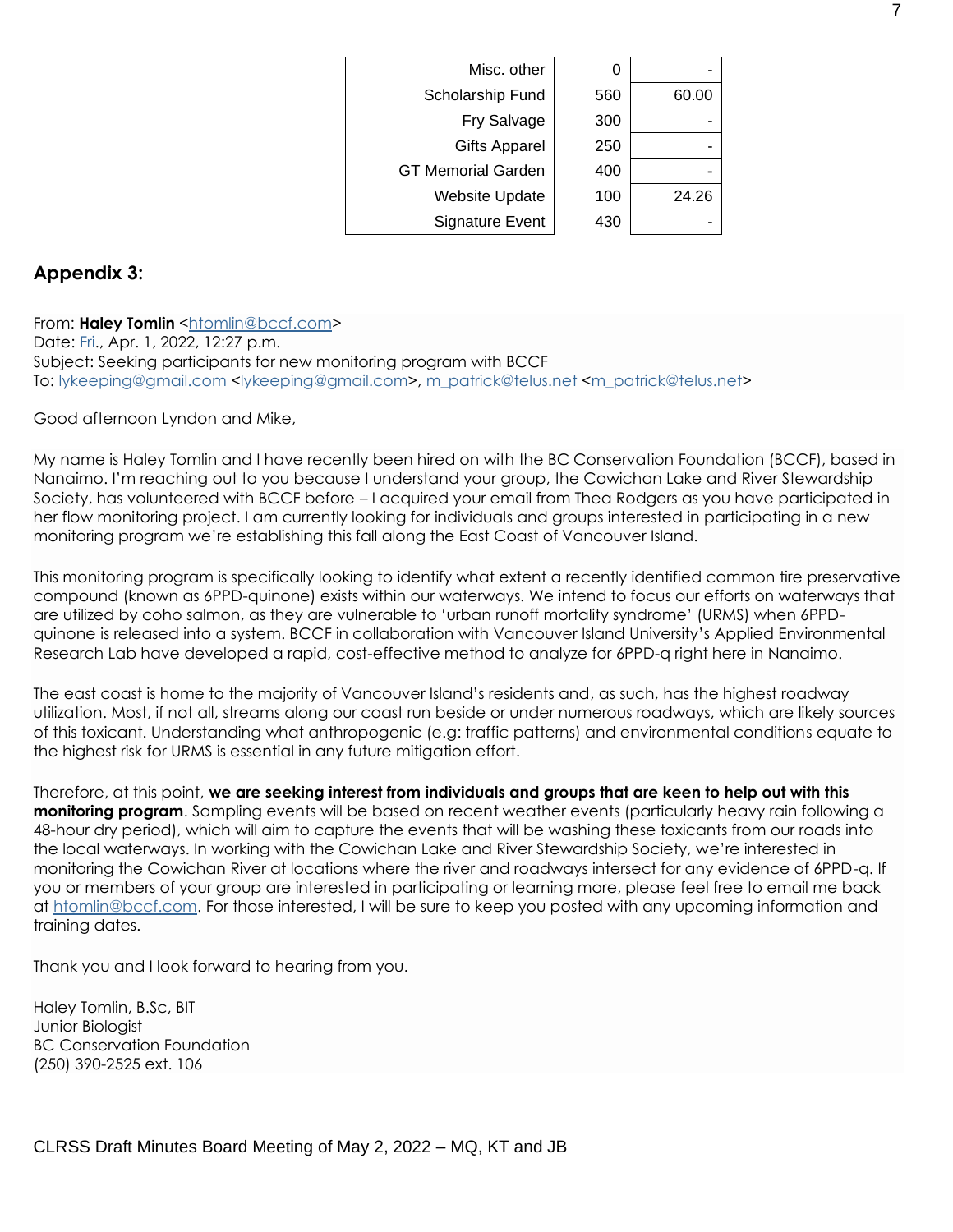Friends of the Cowichan Joe Saysell Box 169 Lake Cowichan, B.C. V0R 2G0

April 12, 2022

Josie Osborne, Minister Ministry of Land, Water and Resource Stewardship Parliament Buildings Victoria, B.C. V8V 2L8

Dear Minister:

On behalf of the Friends of the Cowichan, we welcome you as the first Minister of Land, Water and Resource Stewardship, and the Minister Responsible for Fisheries.

We are once again writing to the provincial fisheries staff with concerns about the Cowichan River, especially the upper Cowichan River.

First, steelhead stocks have collapsed on the Cowichan, just as they have elsewhere on the coast, in the Interior, in the north on the Dean and Skeena systems, as well as in Washington State. Yet the ministry has not put in place any closures or restrictions, at least not to my knowledge, and the fishing pressure has never been more intense. Everyone seems to be trying to catch the last remaining steelhead before they become extinct. Also, the guiding pressure, especially on the upper river, is completely out of control at a rate that is historically higher than we have ever seen, and therefore is adding untold stress to our last remaining spawning fish.

Minister, is it not time for the province to get serious about protecting fish stocks – salmon, trout and steelhead – on one of the province's most prestigious heritage rivers?

We suggest that the province consider the following recommendations very carefully. They are based on years of observations and fishing expertise on the Cowichan River, especially the upper river, by our members, who are residents, anglers, biologists and conservationists.

We would like to emphasize that our group has seen many problems and changes to the river's fish populations over the years, but with the added guiding pressure and overall angler pressures, this is something different, almost a death knell, for our famous Cowichan River fish populations.

There are obviously many different reasons for this: climate change, headwater logging of second growth, unstable water levels, pollution, human growth leading to more fishing pressure, or all of these factors. Even though many of these problems can't be addressed in the short term, there are management tools we can use as responsible fish conservationists to bring in effective angling and guiding regulations that will help fish immediately and also in the long term.

I know that a lot of people don't want to go into the toolbox as it might be controversial, but it is time to face the fact that our fish are in peril. If we want to have a fishery of any kind, we are going to have to look at all options, controversial or not.

We therefore would like to recommend the following regulation changes:

- 1. An upper river closure to angling from 70.2-mile trestle upstream to the weir at Lake Cowichan from December 1 to March 31. This would help all species of salmon, trout and steelhead during spawning times and also kelt stages of brown trout and steelhead. This upper section is actually a continual spawning redd from the trestle upstream to the weir between these dates and is where the majority of the river's chinook, trout and steelhead spawn and rear. Actually, this regulation should have been brought into effect years ago.
- 2. The section of river from the 70.2-mile trestle downstream to Skutz Falls should be fly-fishing only all year. This fly-fishing-only regulation is one tool that the ministry could use to help protect spawning steelhead, because a fly-fisher is not nearly as effective at catching winter steelhead – which are what the Cowichan

CLRSS Draft Minutes Board Meeting of May 2, 2022 – MQ, KT and JB